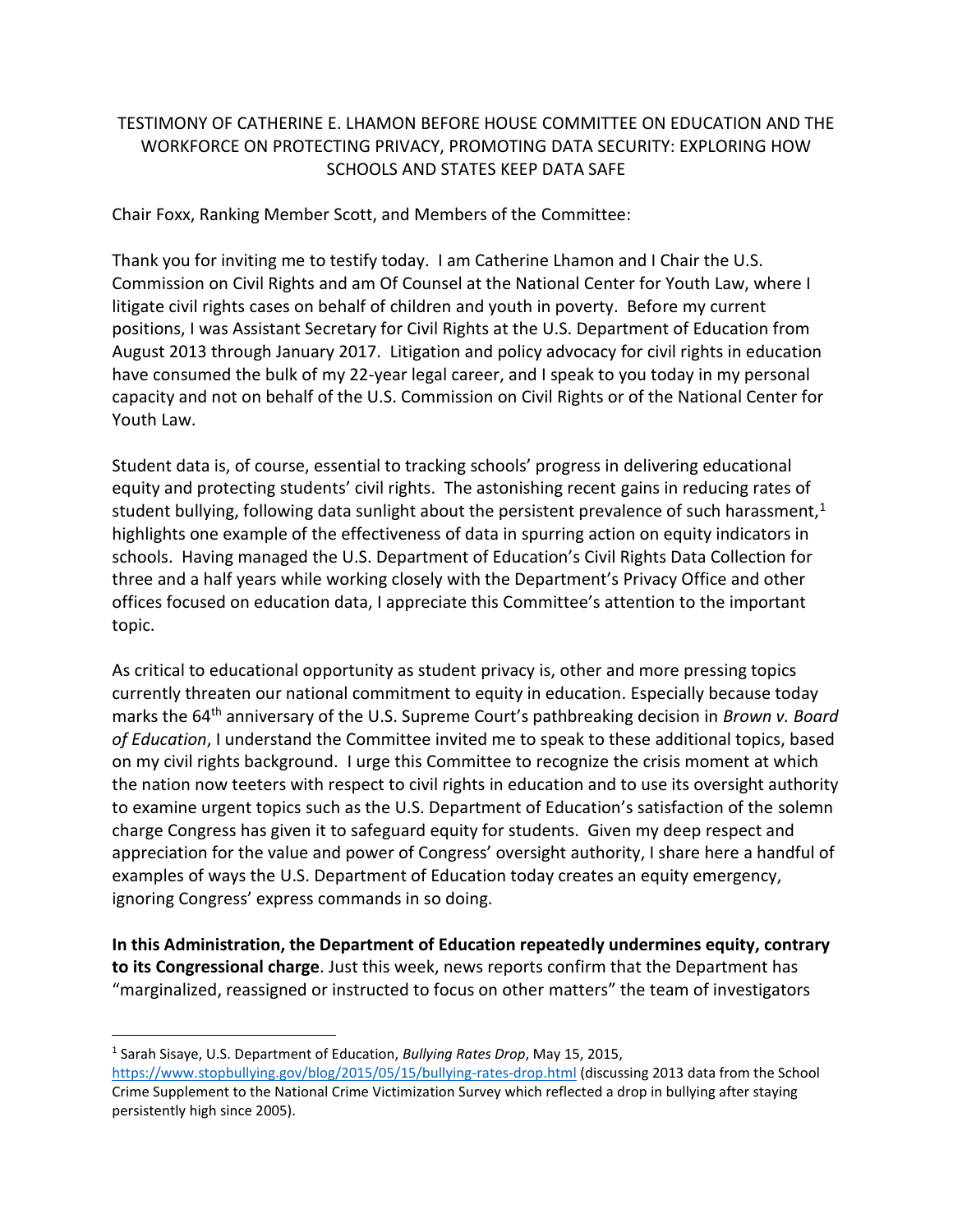$\overline{a}$ 

who previously worked on protecting students from predatory and misleading advertising claims from some for-profit colleges that benefited financially from their student populations' reliance on their false claims.<sup>2</sup> Ceasing the important work of making defrauded students whole and operating effective controls against financial fraud for vulnerable students runs directly counter to the equity mission of the Department. Yet the action is consistent with countless other recent steps that merit this Committee's review and examination.

This week also marked the conclusion of the public comment period on the Department's proposal to reconsider and delay operation of a regulation to implement Congress' mandate that schools that identify, place, or discipline students of color with disabilities at significantly disproportionate rates must spend some of their federal special education funds on comprehensive early intervention services.<sup>3</sup> Rather than driving forward with urgent response to persistent data reflecting that students of color with disabilities are subject to exclusionary school discipline at rates wildly disproportionate to their student population numbers, this Administration seeks a two-year delay to contemplate further a problem Congress years ago charged the Department to address (and to which the regulation proposed for delay offers a modest, cautious solution).

In a similar vein, this Administration has announced the creation of a Commission, headed by the Secretary of Education, charged specifically with making recommendations on the repeal of existing policies regarding nondiscrimination in school discipline.<sup>4</sup> That announcement alone signals to the broader education community that compliance with nondiscrimination laws in this area is now optional. I hope I don't need to explain to this Committee, on the 64<sup>th</sup> anniversary of *Brown v. Board of Education*, how deeply dangerous to equity it is to send a message that satisfaction of the nation's core civil rights principle – that discrimination against Americans on the basis of race is anathema – is merely an aspiration and not a mandate. We know from the painful history of implementing the Supreme Court's clear mandate in *Brown* that unless federal enforcement is a real possibility, too many among us will not satisfy even that most basic constitutional principle that none of us should be discriminated against on the basis of the color of our skin.<sup>5</sup>

<sup>2</sup> Danielle Ivory, Erica L. Green, and Steve Eder, *Education Department Unwinds Unit Investigating Fraud at For-Profits*, N.Y. Times, May 13, 2018, https://www.nytimes.com/2018/05/13/business/education-department-forprofit-colleges.html.

<sup>&</sup>lt;sup>3</sup> Assistance to States for the Education of Children With Disabilities; Preschool Grants for Children With Disabilities, 83 Fed. Reg. 8396 (Feb. 27, 2018)[, https://www.federalregister.gov/documents/2018/02/27/2018-](https://www.federalregister.gov/documents/2018/02/27/2018-04102/assistance-to-states-for-the-education-of-children-with-disabilities-preschool-grants-for-children) [04102/assistance-to-states-for-the-education-of-children-with-disabilities-preschool-grants-for-children;](https://www.federalregister.gov/documents/2018/02/27/2018-04102/assistance-to-states-for-the-education-of-children-with-disabilities-preschool-grants-for-children) see also 20 U.S.C. section 1418(d).

<sup>4</sup> The White House, *President Donald J. Trump is Taking Immediate Actions to Secure Our Schools*, Fact Sheet, Mar. 12, 2018, [https://www.whitehouse.gov/briefings-statements/president-donald-j-trump-taking-immediate-actions](https://www.whitehouse.gov/briefings-statements/president-donald-j-trump-taking-immediate-actions-secure-schools/)[secure-schools/](https://www.whitehouse.gov/briefings-statements/president-donald-j-trump-taking-immediate-actions-secure-schools/) (describing the creation of the Federal Commission on School Safety which will take up, among other topics, the "[r]epeal of the Obama Administration's 'Rethink School Discipline' policies").

<sup>5</sup> For more on that history, see U.S. Commission on Civil Rights, *Public Education Funding Inequity in an Era of Increasing Concentration of Poverty and Resegregation*, Jan. 2018, [http://www.usccr.gov/pubs/2018-01-10-](http://www.usccr.gov/pubs/2018-01-10-Education-Inequity.pdf) [Education-Inequity.pdf](http://www.usccr.gov/pubs/2018-01-10-Education-Inequity.pdf) at pp. 12-14.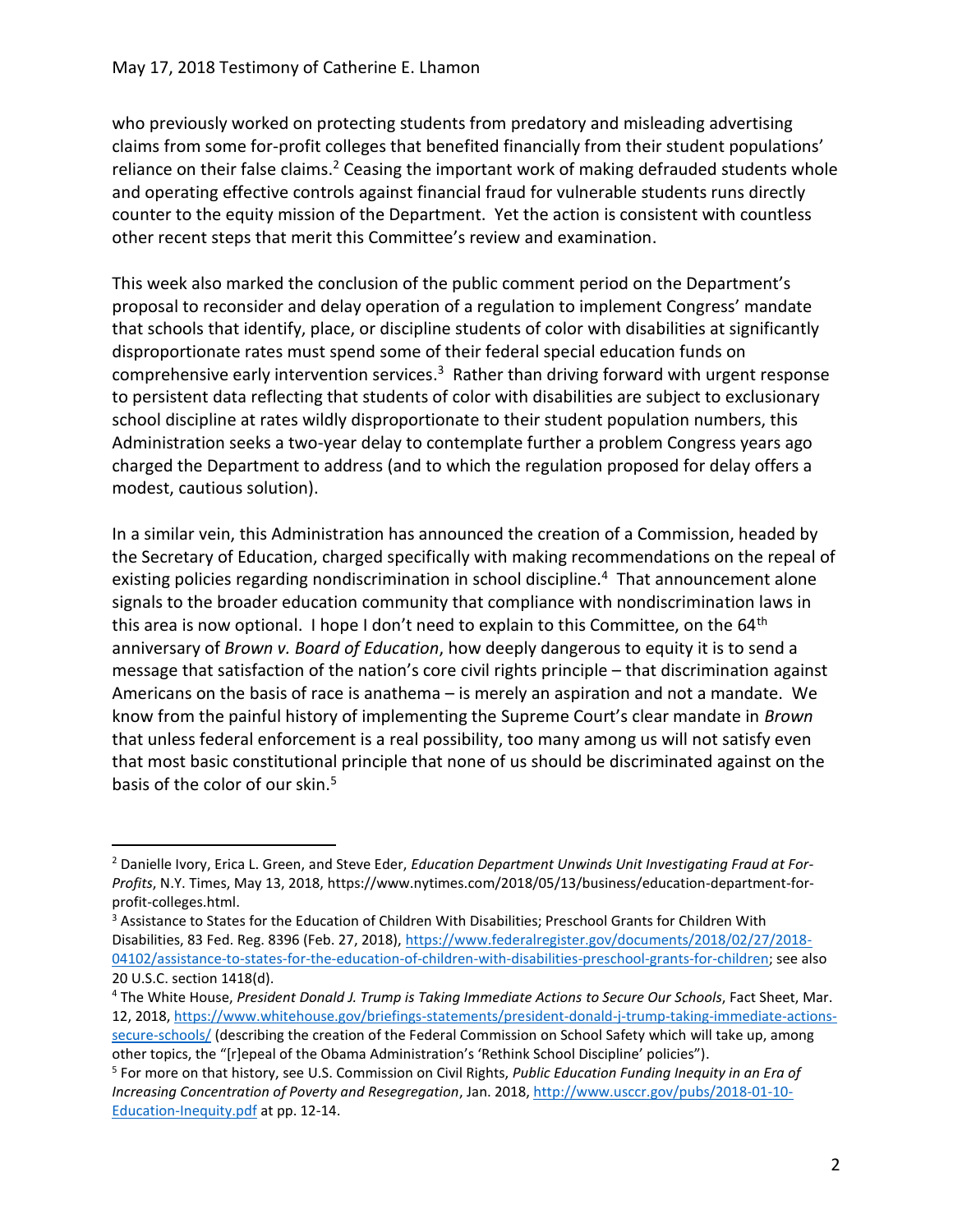Notwithstanding the demonstrated importance, over decades, of federal civil rights enforcement, every time this Administration has had an opportunity to express its values through budgets, it has chosen to undervalue equity, requesting devastating reductions to the Department of Education's budget generally<sup>6</sup> and to the budget of the Office for Civil Rights (OCR) specifically.<sup>7</sup> According to the Department's own projections, if Congress had acceded to the President's budget recommendation, OCR staff would have carried crushing, untenable caseloads, drowning the possibility of meaningful civil rights enforcement.<sup>8</sup> Fortunately, Congress rejected these starvation budget proposals, each time in these past 16 months increasing the budget of the Office for Civil Rights and supporting right-sizing the budget Departmentwide, to allow for continued equity focus consistent with Congress' equity commands.

**In this Administration, the Department of Education has – so far unchecked – arrogated to itself the power and authority to ignore the law**. The Department has made a blanket determination that Title IX of the Educational Amendments of 1972,<sup>9</sup> which protects against sex discrimination in schools, does not protect transgender students' rights to access bathrooms and locker rooms consistent with their gender identity. The Department's Office for Civil Rights rejected jurisdiction over allegations of discrimination in these areas even in those states that are bound by federal court decisions at both the trial and appellate levels that reach exactly the opposite conclusion.<sup>10</sup> Congress has not (and constitutionally could not have) given a federal agency authority to ignore the law. In past Administrations, the Department has enforced the law as interpreted in particular federal courts of appeals even when other federal courts of appeals ruled differently. In contrast, the Department in this Administration operates a blanket practice to reject jurisdiction over any allegation that a transgender student has been denied access to a restroom or locker room consistent with his or her gender identity even in those states in which federal courts of appeals have rejected the Administration's misreading of the law and ruled that such denial of access constitutes sex discrimination in violation of Title IX.

<sup>7</sup> U.S. Department of Education, Office for Civil Rights, Fiscal Year 2019 Budget Request, [https://www2.ed.gov/about/overview/budget/budget19/justifications/z-ocr.pdf;](https://www2.ed.gov/about/overview/budget/budget19/justifications/z-ocr.pdf) U.S. Department of Education,

Office for Civil Rights, Fiscal Year 2018 Budget Request,

https://www2.ed.gov/about/overview/budget/budget18/justifications/z‐ocr.pdf.

<sup>8</sup> Recent reporting following the convictions of former Michigan State University athletics doctor Larry Nassar sheds some sunlight on the challenges OCR staff can face when investigating allegations of discrimination, including recalcitrant schools failing timely (or ever) to provide information relevant to the investigation. See Paula Levigne, *Michigan State sought to end federal oversight, delayed sending Nassar files*, ESPN, Jan. 25, 2018, [http://www.espn.com/espn/otl/story/\\_/id/22211140/michigan-state-sought-end-federal-oversight-delayed](http://www.espn.com/espn/otl/story/_/id/22211140/michigan-state-sought-end-federal-oversight-delayed-sending-feds-files-larry-nassar-espn)[sending-feds-files-larry-nassar-espn.](http://www.espn.com/espn/otl/story/_/id/22211140/michigan-state-sought-end-federal-oversight-delayed-sending-feds-files-larry-nassar-espn) The potential to face these and related challenges exists in each case the office investigates, compounding a challenge of a caseload the current Department of Education projected to rise as high as 42 cases per person, in contrast to times ten or more years ago when investigators carried on average six cases per person.

<sup>9</sup> 20 U.S.C. sections 1681-1688.

<sup>6</sup> U.S. Department of Education, Fiscal Year 2019 Budget Summary and Background Information, https://www2.ed.gov/about/overview/budget/budget19/summary/19summary.pdf.

<sup>10</sup> Dominic Holden, *The Education Department Officially Says It Will Reject Transgender Student Bathroom Complaints*, BuzzFeed News, Feb. 12, 2018, https://www.buzzfeed.com/dominicholden/edu-dept-trans-studentbathrooms?utm\_term=.qgawOYel9#.esnGgvdR9.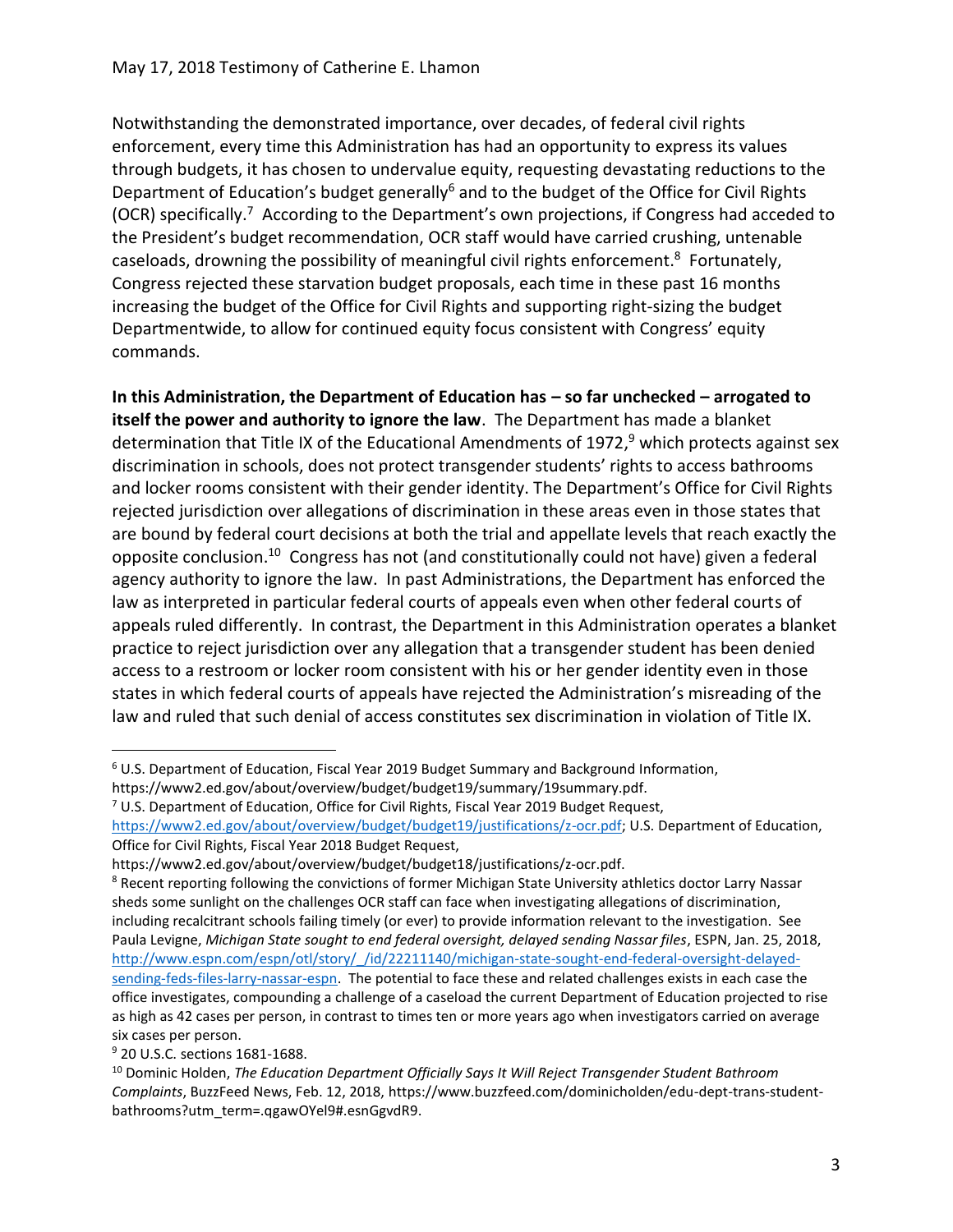The Department's flouting of the law that binds it is not limited only to its failure to protect transgender students' civil rights. The precedent its action sets – that the Department may ignore the law as Congress writes it and as interpreted in courts that are binding on the Department – has wide-ranging ramifications for each and every civil right Congress has charged the Department to protect, and therefore for every student who relies on the Department for equal educational opportunity.

Those wide-ranging ramifications are not theoretical. Recent actions make concrete their reach. OCR has begun closing, and refusing to open, cases over which it has jurisdiction simply because the complainant who seeks aid and review from OCR has filed some unspecified number of other cases in addition.<sup>11</sup> OCR lacks jurisdiction to pick and choose which cases to open; its regulatory charge is to act "whenever" it has evidence that the law it enforces may have been broken.<sup>12</sup> That charge means that OCR must open for investigation any timely complaint over which it has jurisdiction. But OCR's new practice in this Administration now shuts out repeat filers, even if their complaints raise valid issues of discrimination. OCR's new practice actually turns the federal government's back on evidence of discriminatory harm to students, which Congress in its wisdom has long outlawed. At a time when the best available evidence shows ample need for strong enforcement,<sup>13</sup> the Office for Civil Rights is relinquishing its rightful place on the field to protect the rights that give it its name. This new practice places an arbitrary limit on justice, leaving discretion to individual Department staff to determine that a complainant seeks too much of what Congress has promised.

**In this Administration, the Department of Education's Office for Civil Rights has abdicated its commitment to enforcing all the laws within its jurisdiction fairly and fully**. Whereas Congress' charge to the Department of Education, through its Office for Civil Rights, is to enforce each of the federal civil rights laws over which Congress has assigned the Office jurisdiction,<sup>14</sup> the Department in this Administration has taken repeated steps to denigrate the vitality of particular laws and components of laws within its enforcement jurisdiction. For example, the Department has begun renegotiating existing agreements with schools regarding how the schools will satisfy the law to protect rights of students with disabilities, taking the further step to expend resources undermining these students' rights as distinct from protecting

[racist?utm\\_term=.tlMAywoNJ#.kgX5PMLq1.](https://www.buzzfeed.com/briannasacks/teens-at-these-high-schools-are-protesting-a-rise-in-racist?utm_term=.tlMAywoNJ#.kgX5PMLq1) 

<sup>&</sup>lt;sup>11</sup> Erica L. Green, *DeVos Education Dept. Begins Dismissing Civil Rights Cases in Name of Efficiency, N.Y. Times, Apr.* 20, 2018, https://www.nytimes.com/2018/04/20/us/politics/devos-education-department-civil-rights.html. <sup>12</sup> 34 C.F.R. section 100.7(c); 34 C.F.R. section 106.71.

<sup>13</sup> Mark Keierleber, *Federal Civil Rights Data Highlight Racial Disparities in Discipline as DeVos Mulls Guidance Rollback*, The 74, Apr. 24, 2018[, https://www.the74million.org/federal-civil-rights-data-highlights-racial-disparities](https://www.the74million.org/federal-civil-rights-data-highlights-racial-disparities-in-discipline-as-devos-mulls-guidance-rollback/)[in-discipline-as-devos-mulls-guidance-rollback/;](https://www.the74million.org/federal-civil-rights-data-highlights-racial-disparities-in-discipline-as-devos-mulls-guidance-rollback/) Brianna Sacks, *High Schools Are Dealing with Repeated Acts of Racism and Students Are Concerned*, BuzzFeed News, Oct. 23, 2017, [https://www.buzzfeed.com/briannasacks/teens-at-these-high-schools-are-protesting-a-rise-in-](https://www.buzzfeed.com/briannasacks/teens-at-these-high-schools-are-protesting-a-rise-in-racist?utm_term=.tlMAywoNJ#.kgX5PMLq1)

<sup>14</sup> See U.S. Department of Education Office for Civil Rights, *Securing Equal Educational Opportunity: Report to the President and Secretary of Education*, [https://www2.ed.gov/about/reports/annual/ocr/report-to-president-and](https://www2.ed.gov/about/reports/annual/ocr/report-to-president-and-secretary-of-education-2016.pdf)[secretary-of-education-2016.pdf](https://www2.ed.gov/about/reports/annual/ocr/report-to-president-and-secretary-of-education-2016.pdf) at p. 6 (illustrating the timeline of civil rights laws over which Congress assigned OCR jurisdiction, as well as summarizing in text each of those laws).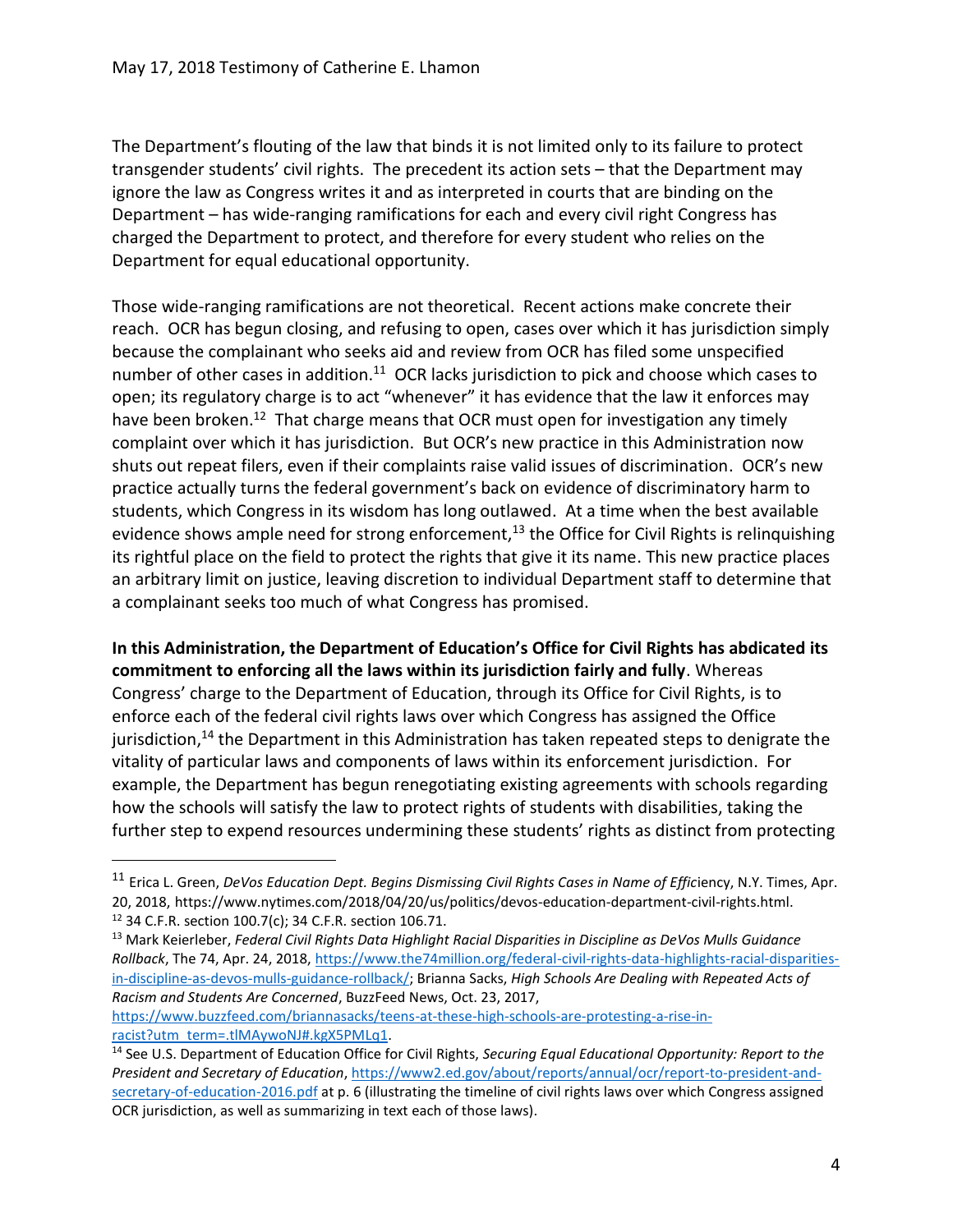them equally with all other students.<sup>15</sup> This devaluation of existing resolutions of viable civil rights cases signals in the strongest possible terms that the Department is not reliably open for business for students with disabilities, in addition to undermining the Department's own stated goal of operating more efficiently to resolve outstanding cases.

Similarly, the Department recently rescinded existing guidance regarding schools' obligations to prevent and respond to sexual violence, consistent with federal law prohibiting sex discrimination in schools, replacing it with new guidance that violates Congress' mandate.<sup>16</sup> To cite only one example of the flaws in the Department's new position: the new guidance deletes text providing for all parties to have equitable access to appeal of school administrators' decisions – notwithstanding the longstanding Title IX regulatory requirement, affirmed by the United States Supreme Court, that schools must have prompt and equitable procedures in place to address sex discrimination.<sup>17</sup> Privileging one party's access to process over another's is a hallmark of inequity; the new "interim" guidance from the Department cannot square with the commonsense regulatory requirement that the Department ensure equity in schools' procedures.

Through these, among other, actions, the Department in the current Administration has taken distressing backward steps to undermine civil rights, spurning the obligations this body set for the Department, in service of students' rights.

**In this Administration, the Department of Education has abandoned transparency that is critical to Americans' understanding of how to achieve the equity Congress charges the Department to oversee**. In addition to the substantive equity harms summarized above, the Department of Education has become less transparent in its activities, rarely issuing press releases regarding investigation results and failing timely to update its website to allow public access to its analytic expertise regarding equity in education. Again in this area, too, the Department violates Congress' statutory command. Whereas the FOIA Improvements Act of 2016 requires federal agencies to make available for public electronic review any released records about which it has received three or more FOIA requests,<sup>18</sup> the Department does not post this information, keeping the American public in the dark even about regularly requested information Congress has mandated be made public. Moreover, the Department's Office for Civil Rights does not timely post resolutions to its website, hampering the public's ability to learn how OCR applies the law to facts and to benefit from OCR's expertise. Especially concerning for the topic of today's hearing, the Department has reassigned the longtime Chief Privacy Officer amidst reports of "a broader reorganization that could have big implications for

<sup>15</sup> Benjamin Wermund, *Trump Administration Renegotiates Months-Old Civil Rights Agreements*, Politico, May 14, 2018, https://subscriber.politicopro.com/education/article/2018/05/trump-administration-renegotiates-monthsold-civil-rights-agreements-537000.

<sup>16</sup> U.S. Department of Education, *Department of Education Issues New Interim Guidance on Campus Sexual Misconduct*, Press Release, Sept. 22, 2017, https://www.ed.gov/news/press-releases/department-educationissues-new-interim-guidance-campus-sexual-misconduct.

<sup>17</sup> 34 C.F.R. section 106.8(b).

<sup>18</sup> 5 U.S.C. section 552(a)(2).